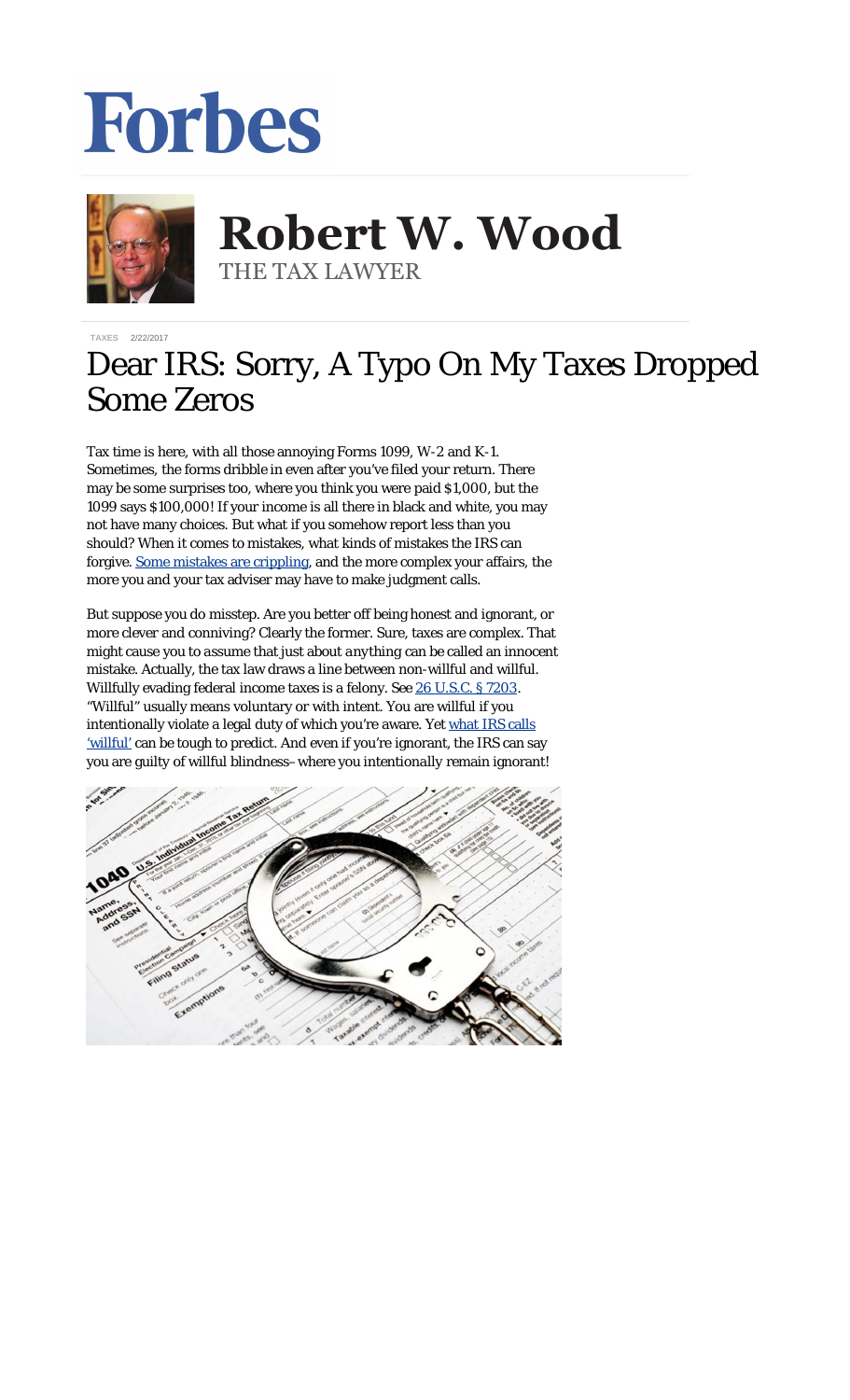If you truly made an innocent mistake, you can say so. But bear in mind that the IRS has heard every excuse in the book. Say you made \$500,000, but somehow report \$50,000. Will it be credible if you say it was a typo omitting those extra zeros? Hardly. You might begin by asking if that passes the straight face test. And since all **[IRS returns carry penalties of perjury](https://www.google.com/url?sa=t&rct=j&q=&esrc=s&source=web&cd=2&cad=rja&uact=8&ved=0ahUKEwjC9cGMg6PSAhWljFQKHRTBA5UQFgggMAE&url=http%3A%2F%2Fwww.forbes.com%2Fsites%2Frobertwood%2F2017%2F02%2F15%2Ffudging-your-taxes-irs-returns-carry-penalties-of-perjury%2F&usg=AFQjCNHmGevIMrohQ1ErMLbGrKGjyxlUEA)**, don't make matters worse by lying. In this kind of delicate situation, it is best not to have any direct contact with the IRS. Another setting that can be delicate?

There's lots of talk about how to soften the blow of disclosing foreign bank accounts or other tax problems. U.S. citizens and permanent residents must report worldwide income. They must also disclose foreign bank accounts on [FBAR](http://www.irs.gov/pub/irs-pdf/f90221.pdf)s. Penalties for failing to report income can be severe, and penalties for failing to file FBARs are even worse. Consider *[United States v. J. Bryan](http://docs.justia.com/cases/federal/district-courts/virginia/vaedce/1:2009cv00437/241710/55/0.pdf) [Williams](http://docs.justia.com/cases/federal/district-courts/virginia/vaedce/1:2009cv00437/241710/55/0.pdf)*. Mr. Williams had checked the "no" box stating under penalties of perjury that he did not have a foreign bank account. He also did not file FBARs. It turned out that he *did* have foreign accounts.

Nevertheless, the court was not persuaded that Mr. Williams was trying to evade taxes. Some people manage to avoid the taint of willfulness in tax matters based on a genuine misunderstanding of the tax law. The misunderstanding can even be *unreasonable* as long as it's genuine. Another way of not being willful: having a good-faith (even though unreasonable) belief no tax is due. In *[United States v. Kokenis](http://www.woodllp.com/Publications/Articles/pdf/kokenis.pdf)*, a jury found Mr. Kokenis guilty of tax evasion. Asking for a new trial, Kokenis claimed that the trial court improperly excluded evidence of his good faith misunderstanding of the tax law.

You cannot hold it against a criminal defendant who chooses not to testify in his own defense. For that reason, the court in *[Kokenis](http://www.woodllp.com/Publications/Articles/pdf/kokenis.pdf)* even noted in its [order](http://www.woodllp.com/Publications/Articles/pdf/kokenis_order.pdf) that it instructed the jury *not* to draw negative inferences from Kokenis' failure to take the stand. Still, said the court, how else could Mr. Kokenis have established his own good faith belief? On appeal to the Seventh Circuit, Mr. Kokenis argued that the district court erred in ruling that he could not present evidence of good faith unless he waived his Fifth Amendment rights and testified. Nevertheless, the Seventh Circuit affirmed Mr. Kokenis' convictions and sentence.

The size of penalties varies but often, a 25% penalty is at stake. In more serious cases, the civil fraud penalty is 75%. Finally, there are potential criminal violations. Although prosecutions are rare, most criminal tax cases start with civil audits. And in tax cases, the cover-up (or even *attempted* cover-up) is often much worse than the crime. If your mistakes are serious,